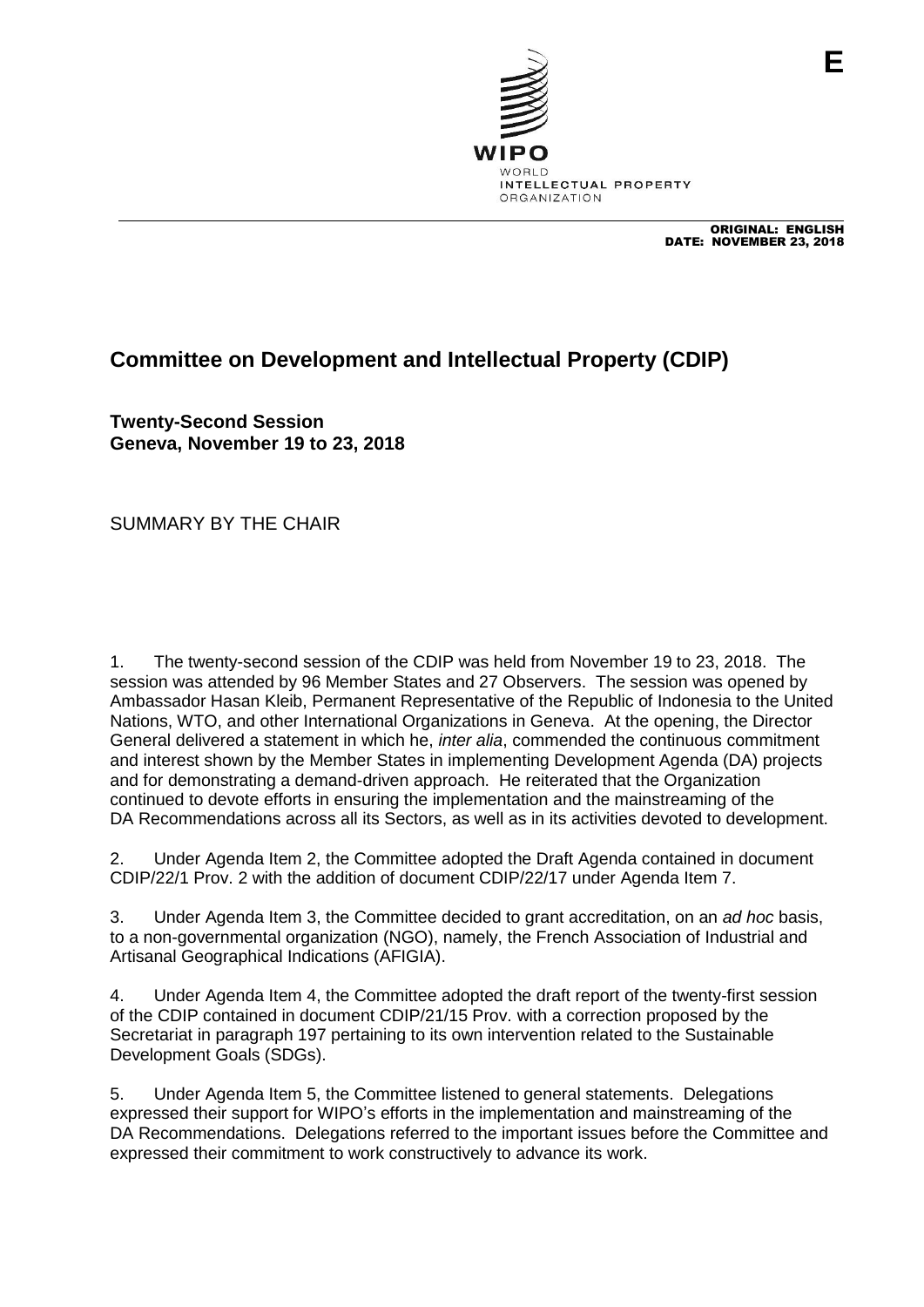## 6. Under Agenda Item 6, the Committee considered the following:

6.1 Progress Reports contained in document CDIP/22/2. The Committee took note of the information provided in part I, II and III of the document. The Committee agreed on the proposed extension in the implementation period for the following two projects:

(i) Project on the Use of Information in the Public Domain for Economic Development, for a period of six months and,

(ii) Project on Intellectual Property, Tourism and Culture: Supporting Development Objectives and Promoting Cultural Heritage in Egypt and other Developing Countries, for a period of four months.

The Committee welcomed the new structure in part III of the document, that provided a comprehensive view of the implementation of all 45 DA Recommendations and encouraged the Secretariat to continue reporting on that basis.

 6.2 Evaluation Report of the Project on IP and Socio-Economic Development – Phase II contained in document CDIP/22/9 Rev. The Committee took note of the information contained in the document and recommended that the activities undertaken under this project should be mainstreamed.

6.3 Contribution of the Relevant WIPO Bodies to the Implementation of the Respective DA Recommendations contained in document CDIP/22/13. The Committee took note of the information contained in the document.

7. Under Agenda Item 6 (i), the Committee considered the following:

7.1 Feasibility of Establishing a Web-Forum on Technical Assistance contained in document CDIP/22/3. The Committee requested the Secretariat to develop a prototype on Wiki or a similar platform, linked to the DA main webpage, containing functionalities that respond to the needs of Member States on technical assistance. The prototype should provide an option for moderated discussions. The prototype should be presented to the next session of the Committee.

7.2 Assessment of WIPO's Existing Tools and Methodologies for Measuring the Impact, Effectiveness and Efficiency of its Technical Assistance Activities contained in document CDIP/22/10. The Committee took note of the information contained in the document.

7.3 Internal Coordination, UN Collaboration and Cooperation with National and Regional IP Offices contained in document CDIP/22/11. The Committee took note of the information contained in the document.

7.4 Interactive Dialogue on Technical Assistance. Some Member States made presentations on their experiences, practices and tools in delivering and / or receiving technical assistance. The presentations were followed by an interactive dialogue in which other Member States contributed to the discussion. The Committee took note of the presentations and interventions.

8. Under Agenda Item 7, the Committee considered the following:

8.1 Discussion on the Revised Proposal of the African Group Concerning the Biennial Organization of an International Conference on Intellectual Property and Development contained in document CDIP/20/8. The Committee decided to convene three consecutive one-day biennial International Conferences on IP and Development on the first day within the CDIP week, starting from the 23<sup>rd</sup> session of the CDIP with the topic "How to Benefit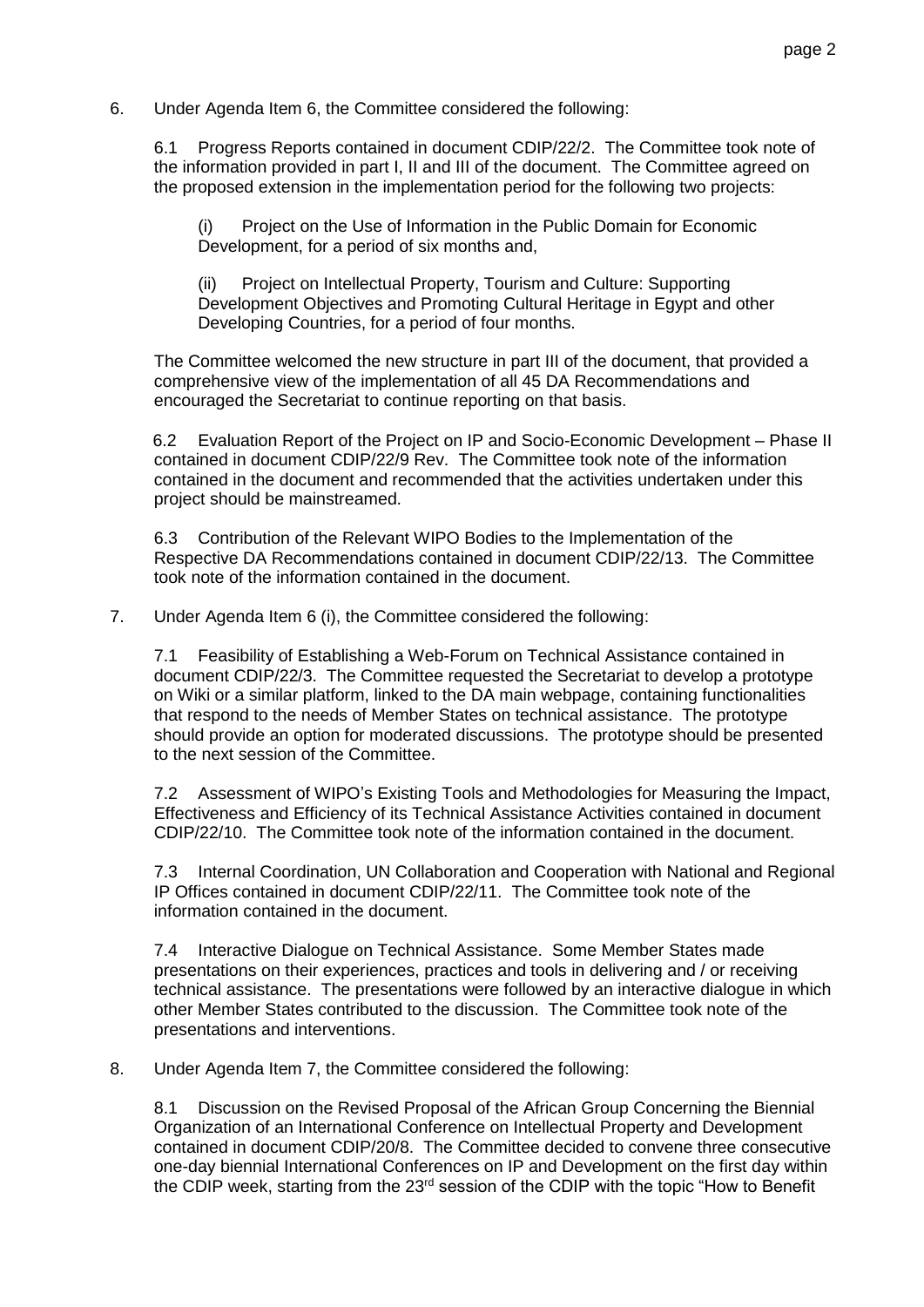from the IP System". The second and third conferences are subject to the agreement on the topics by the Member States. The Committee tasked the Secretariat to implement the decision on the basis of the principles of balance and fairness, including in the selection of speakers and format.

8.2 Issues to be addressed under the agenda item "IP and Development" contained in documents CDIP/21/8 Rev. and CDIP/22/17. The following decisions were taken by the Committee:

(i) to request the Secretariat to make a presentation on the topic of "Intellectual Property and Development in the Digital Environment" during its deliberations at the 23rd session;

(ii) to discuss the topic "MSMEs, Innovation and Intellectual Property" at its  $24<sup>th</sup>$ session. The Committee requested the Secretariat to prepare a presentation on the topic;

(iii) to request the Secretariat to make available a roster of Member States' proposed topics and to keep it open for further contributions. The selection of the topics for subsequent sessions will be considered at the  $24<sup>th</sup>$  session;

(iv) to discuss the topic "Intellectual Property and Creative Economy" at its  $25<sup>th</sup>$ session. The Committee requested the Secretariat to prepare a presentation on the topic; and

(v) to revisit the issue of "Women and IP" at its  $26<sup>th</sup>$  session for the way forward.

8.3 Discussion on the Independent Review Recommendations 5 and 11. The Committee took note of recommendations 5 and 11 of the Independent Review and requested the Secretariat to continue all of its practices that relate to recommendations 5 and 11 in accordance with WIPO's relevant mandate, and to add the link to Expected Results in Annex I of the DG's annual report on the implementation of the DA.

8.4 Member States Inputs on the Way Forward on the Modalities and Implementation Strategies of the Adopted Recommendations of the Independent Review Recommendations contained in documents CDIP/22/4 Rev. and CDIP/21/11. The Committee decided that:

- (i) interested Member States may provide additional inputs to the Secretariat by January 31, 2019. The inputs, if any, should be compiled in a single document for information of the 23rd session of the Committee;
- (ii) as regards the actions contained in para 8.1 of the Summary by the Chair of the 19<sup>th</sup> session of the Committee, the Secretariat, using inputs received from Member States, will propose for the Committee's consideration the "modalities and implementation strategies" for the adopted recommendations at the next CDIP session. The Secretariat will also suggest possible options as regards "reporting and reviewing process" in respect of those recommendations.

8.5 Updated Costing of Roadmap on Promoting the Usage of the Web Forum Established under the "Project on Intellectual Property and Technology Transfer: Common Challenges – Building Solutions" Using External Platforms contained in document CDIP/22/5. The Committee took note of the information contained in the document and requested the Secretariat to provide further details and the costing for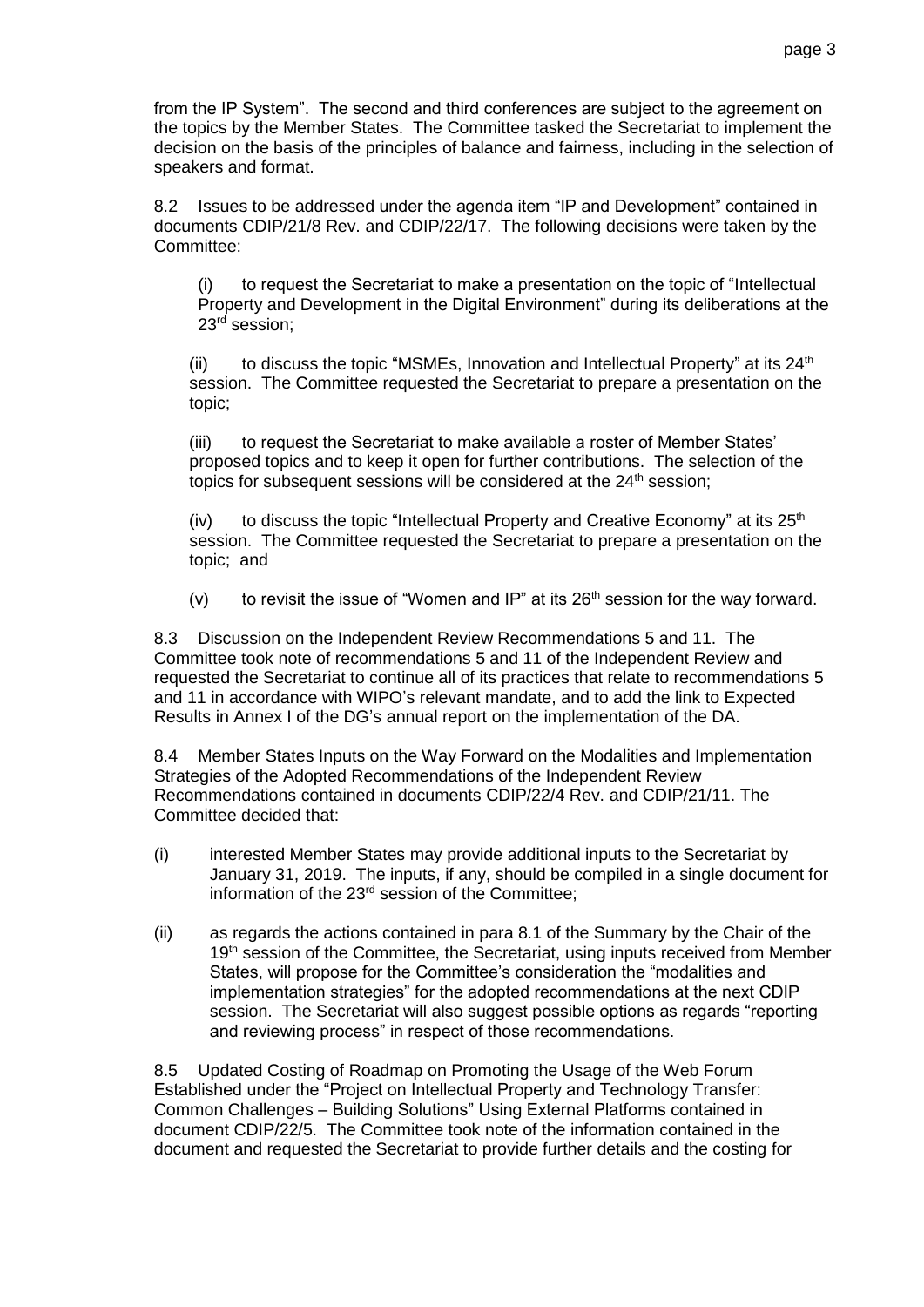customizing and integrating the Web Forum in WIPO's Intellogist platform that is currently under development for consideration at its 23<sup>rd</sup> session.

8.6 List of Indicators to Assess WIPO's Technology Transfer Services and Activities contained in document CDIP/22/7. The Committee took note of the information contained in the document and agreed that the objectives of the Joint Proposal by the United States of America, Australia and Canada, contained in Annex I to document CDIP/18/6 Rev., have been addressed.

8.7 Revised Project Proposal on Enhancing the Use of IP in the Software Sector in African Countries Proposed by the Republic of Kenya contained in document CDIP/22/8. The Committee approved the project proposal as contained in document CDIP/22/8.

8.8 Project on Strengthening and Development of the Music Sector in Burkina Faso and in Certain African Countries Proposed by Burkina Faso contained in document CDIP/22/12. The Committee considered positively the project proposal and requested the Delegation of Burkina Faso to revise it, with the support of the Secretariat, for consideration at its next session.

8.9 Revised Project Proposal on Intellectual Property and Gastronomic Tourism in Peru and other Developing Countries: Promoting the Development of Gastronomic Tourism through IP contained in document CDIP/22/14. The Committee approved the revised project proposal as contained in document CDIP/22/14 Rev.

8.10 Proposal for a Pilot Project on Copyright and the Distribution of Content in the Digital Environment Submitted by Brazil contained in document CDIP/22/15. The Committee approved the revised project as contained in document CDIP/22/15 Rev.

8.11 Studies prepared in the context of the Project on Intellectual Property and Socio-Economic Development – Phase II:

(i) Study on Understanding the Use of Industrial Design in Southeast Asian Countries – The Case of Indonesia, the Philippines and Thailand contained in document CDIP/22/INF/2; and

(ii) Summary of the Study on Intellectual Property in the Health Sector Innovation System in Poland contained in document CDIP/22/INF/3.

The Committee took note of the information contained in those studies.

9. Under Agenda Item 8, the Committee discussed the topic of "IP and Development" and the Director General in his address on this subject emphasized the importance of this subject and its consistency with the Organization's commitment in promoting gender equality. The Committee listened to a presentation by representatives of relevant Sectors of the Secretariat on the Organization's activities and policies aiming at empowering women in the field of IP. This was followed by a sharing of experiences by Member States in enhancing policies that enable a larger participation of women in IP.

9.1 The Committee considered the document CDIP/22/16 Rev. 2 and adopted a proposal by Mexico on "Women and IP" as contained in the Annex to this document. The Annex will be forwarded to the WIPO General Assembly of 2019.

10. Under Agenda Item 9 on Future Work, the Committee agreed upon a list of issues and documents for the next session.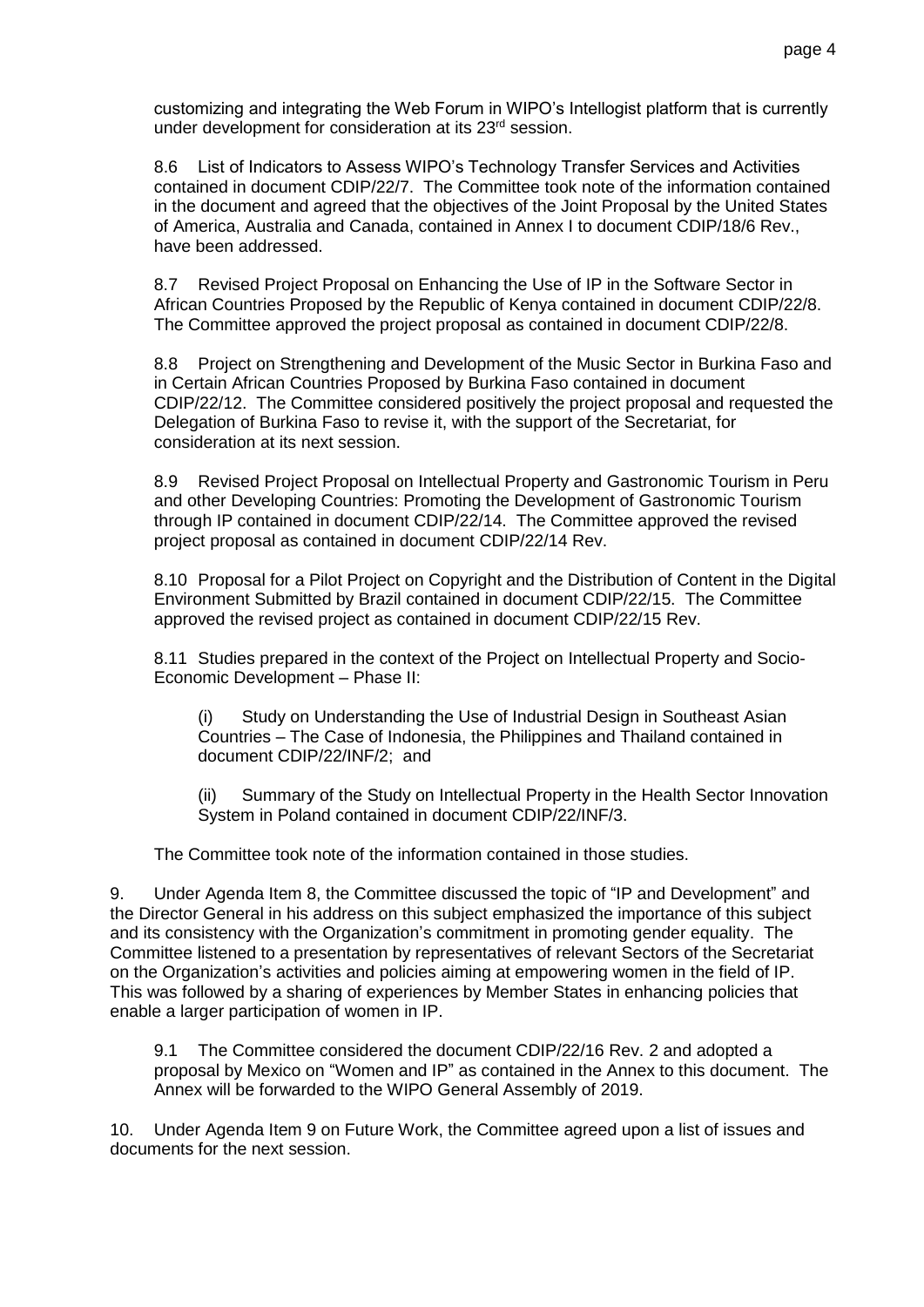11. The Committee noted that the Draft Report of the 22<sup>nd</sup> session would be prepared by the Secretariat and published on WIPO's website. Comments on the Draft Report should be communicated in writing to the Secretariat, preferably eight weeks before the next meeting. The Draft Report will then be considered for adoption at the  $23<sup>rd</sup>$  session of the Committee.

12. This Summary, together with the Summary by the Chair of the 23<sup>rd</sup> session of the Committee, will constitute the Committee's report to the General Assembly.

[Annex follows]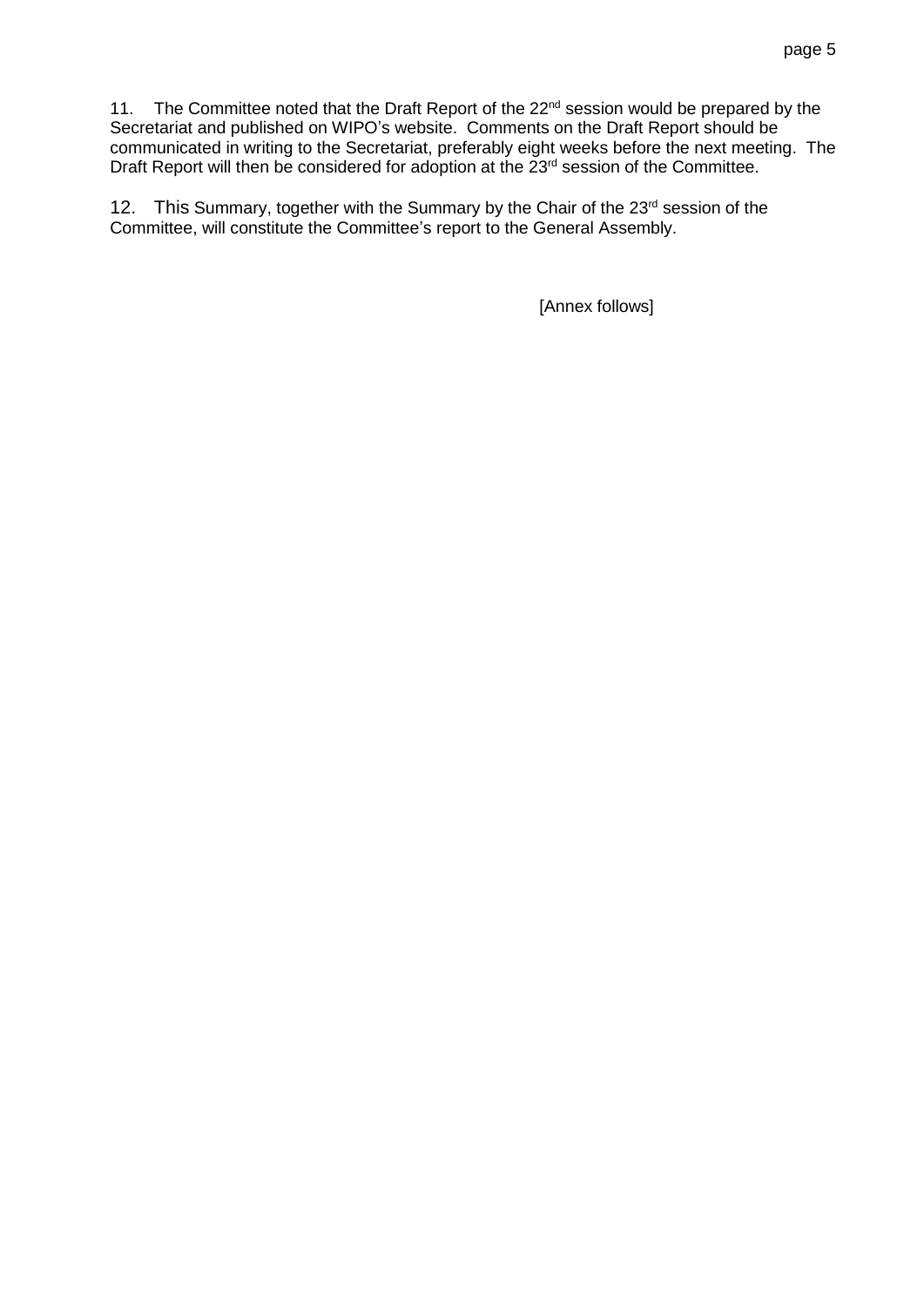## **Proposal by Mexico on Women and Intellectual Property (revised)**

The Committee addressed the issue of "Women and Intellectual Property" under Agenda item "Intellectual Property and Development" and decided as follows:

The Committee acknowledges the importance of fostering opportunities for gender equality; empowering women and girls' innovators and creators; incorporating a gender perspective into IP policies and promoting an inclusive IP system accessible to all, to bridge gender gaps in intellectual property and increase the participation of women and girls in innovative solutions to tackle some of the major problems humanity faces.

Regarding WIPO, the lead specialized agency within the United Nations system on issues of IP, the Committee notes with appreciation its determination to promote gender equality and the empowerment of women in IP. It also notes that according to WIPO available data, more women than ever before are using the international patent system, though there is still a long way to go.

The Committee urges WIPO Member States to give due consideration to:

1. Foster wider and increased opportunities for participation of women innovators and creators in the IP system.

2. Encourage innovation and creativity among women innovators to reduce the gender gap among innovators and creators.

3. Work towards the implementation of policies and practices aimed to foster opportunities for women and girls' empowerment and their full participation in innovation and creativity.

4. Promote opportunities for the inclusion of women and girls on science and technology, as well as, in the innovation decision-taking processes.

5. Share experiences relating to policies and practices to enable women and girls' participation in the field of IP.

6. Share best practices on multi-stakeholder initiatives to encourage more girls and women to participate in innovation activities to create valuable intellectual property.

7. Share best practices for supporting women inventors and entrepreneurs and empowering women in IP management.

8. Share best practices to encourage and enable young women and girls to foster their talents in science, technology, engineering and mathematics, (the STEM subjects) and the arts by facilitating their access to quality education and allowing them to develop the skills, information and knowledge necessary to support their labour market entry, in particular in the field of IP.